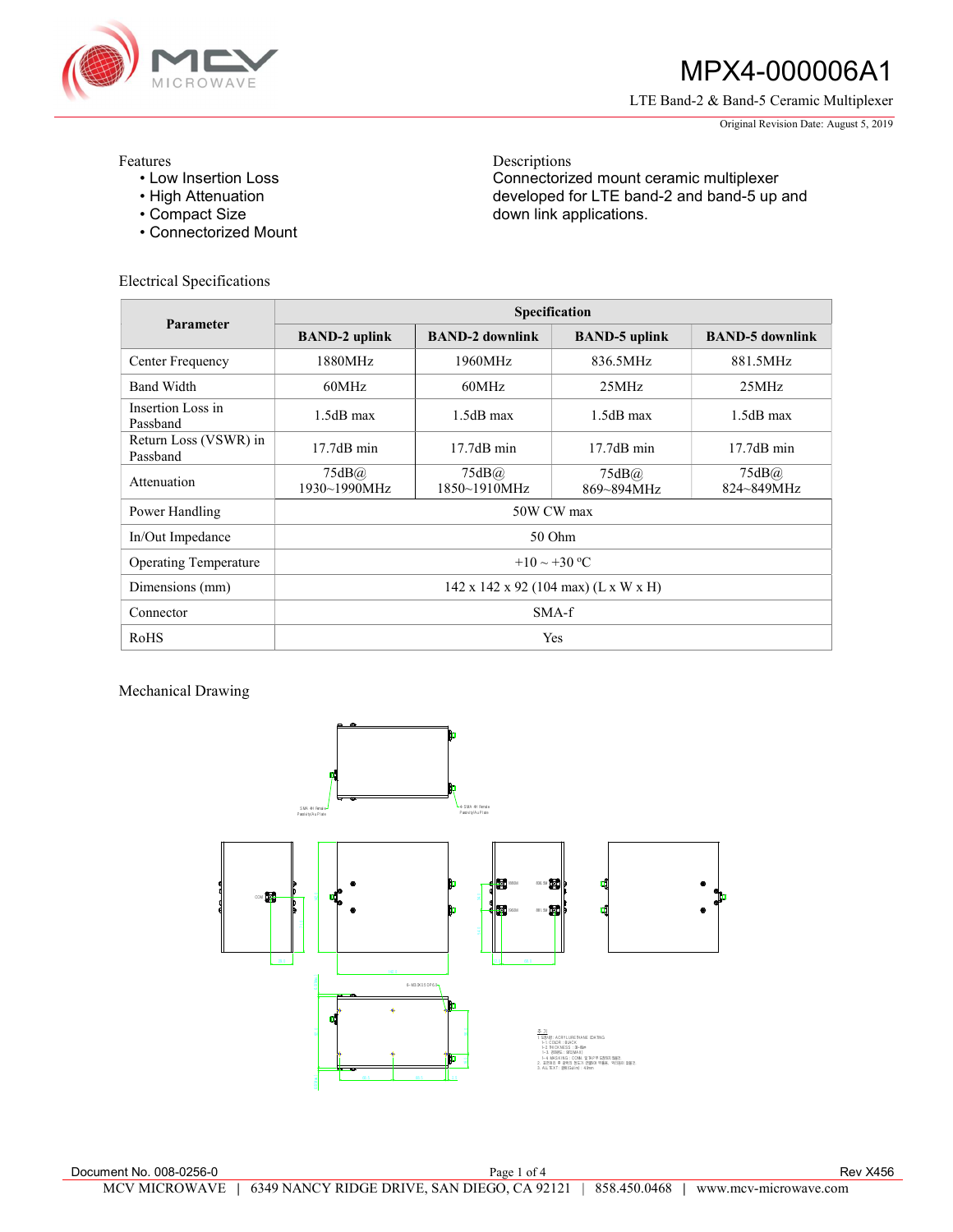

## MPX4-000006A1

LTE Band-2 & Band-5 Ceramic Multiplexer

Original Revision Date: August 5, 2019

## Electrical Response

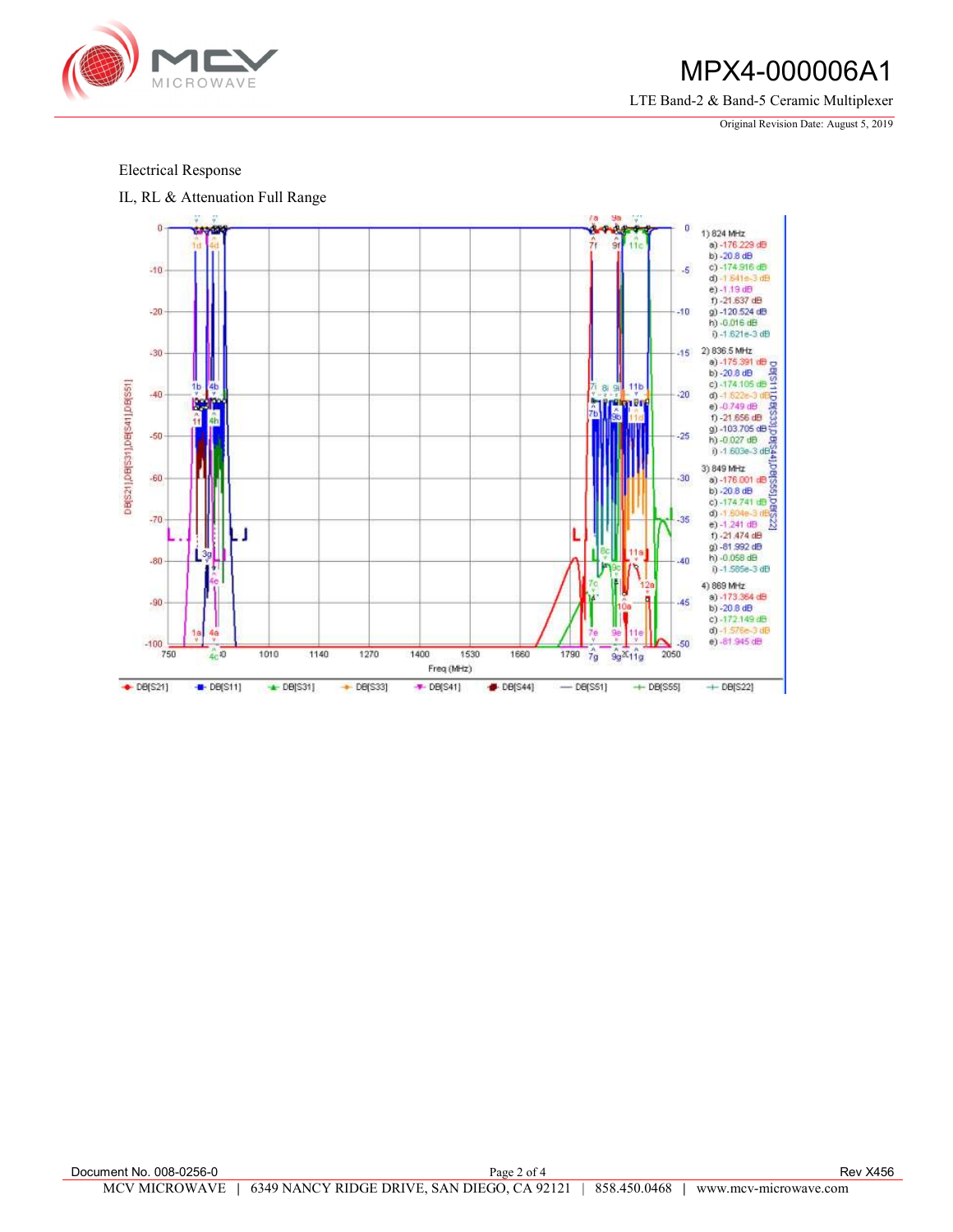

## MPX4-000006A1

LTE Band-2 & Band-5 Ceramic Multiplexer

Original Revision Date: August 5, 2019